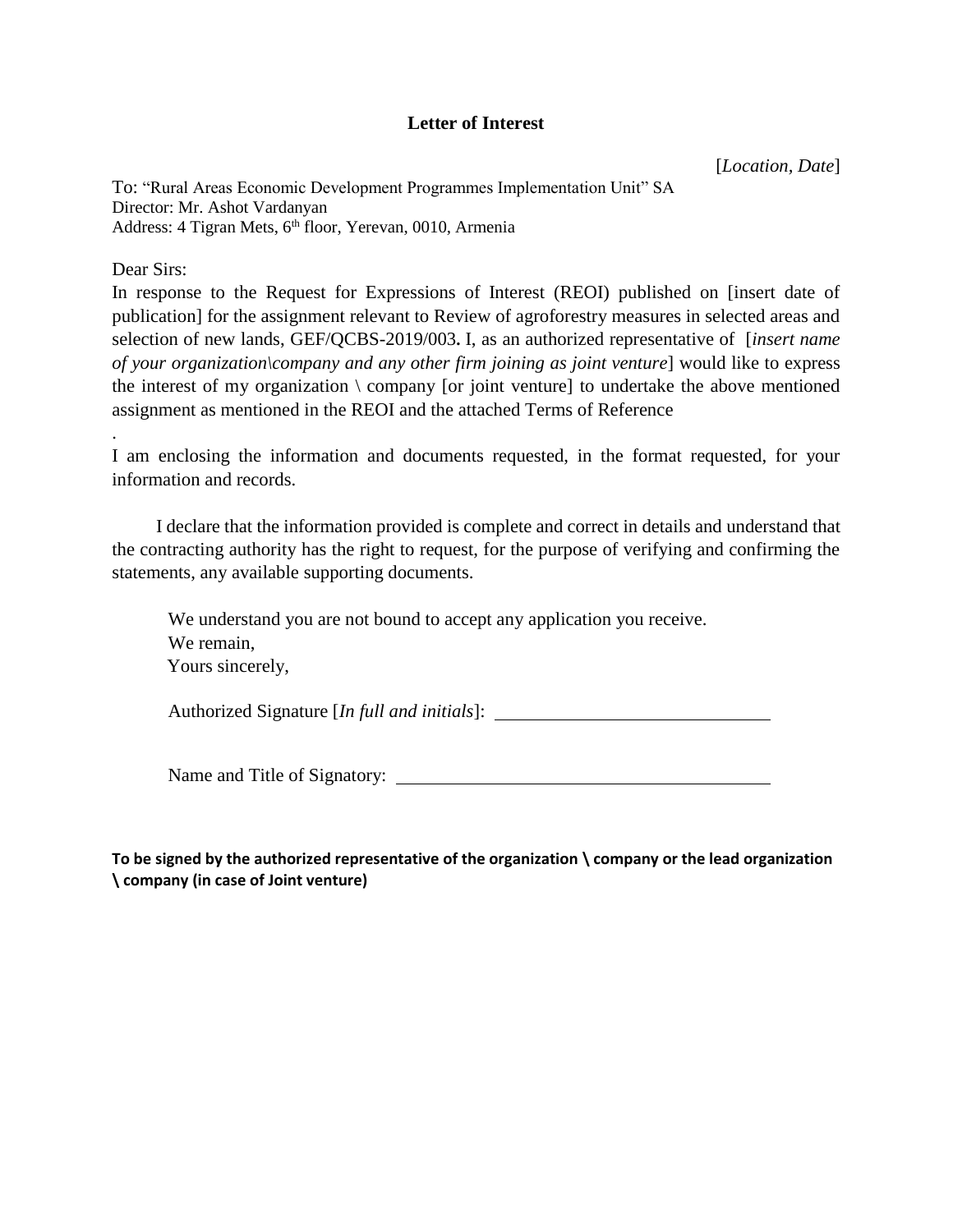## **Applicant Information Form**

Date: *[insert day, month, year*] REOI No. and title: *[insert REOI number and title]* Page *[insert page number]* of *[insert total number]* pages

| Applicant's name                                                                                                                                              |  |  |  |  |
|---------------------------------------------------------------------------------------------------------------------------------------------------------------|--|--|--|--|
| [insert full name]                                                                                                                                            |  |  |  |  |
| In case of Joint Venture (JV), name of each member:                                                                                                           |  |  |  |  |
| [insert full name of each member in JV]                                                                                                                       |  |  |  |  |
| Applicant's actual or intended country of registration:                                                                                                       |  |  |  |  |
| [indicate country of Constitution]                                                                                                                            |  |  |  |  |
| Applicant's actual or intended year of incorporation:                                                                                                         |  |  |  |  |
| [indicate year of Constitution]                                                                                                                               |  |  |  |  |
| Applicant's legal address [in country of registration]:                                                                                                       |  |  |  |  |
| [insert street/number/town or city/country]                                                                                                                   |  |  |  |  |
| Applicant's authorized representative information                                                                                                             |  |  |  |  |
| Name: [insert full name]                                                                                                                                      |  |  |  |  |
| Address: [insert street/number/town or city/country]                                                                                                          |  |  |  |  |
| Telephone/Fax numbers: [insert telephone/fax numbers, including country and city codes]                                                                       |  |  |  |  |
| E-mail address: [indicate e-mail address]                                                                                                                     |  |  |  |  |
| Attached are copies of original documents of                                                                                                                  |  |  |  |  |
| Articles of Incorporation (or equivalent documents of constitution or association), and/or<br>□<br>documents of registration of the legal entity named above. |  |  |  |  |
| In case of JV, letter of intent to form JV or JV agreement.                                                                                                   |  |  |  |  |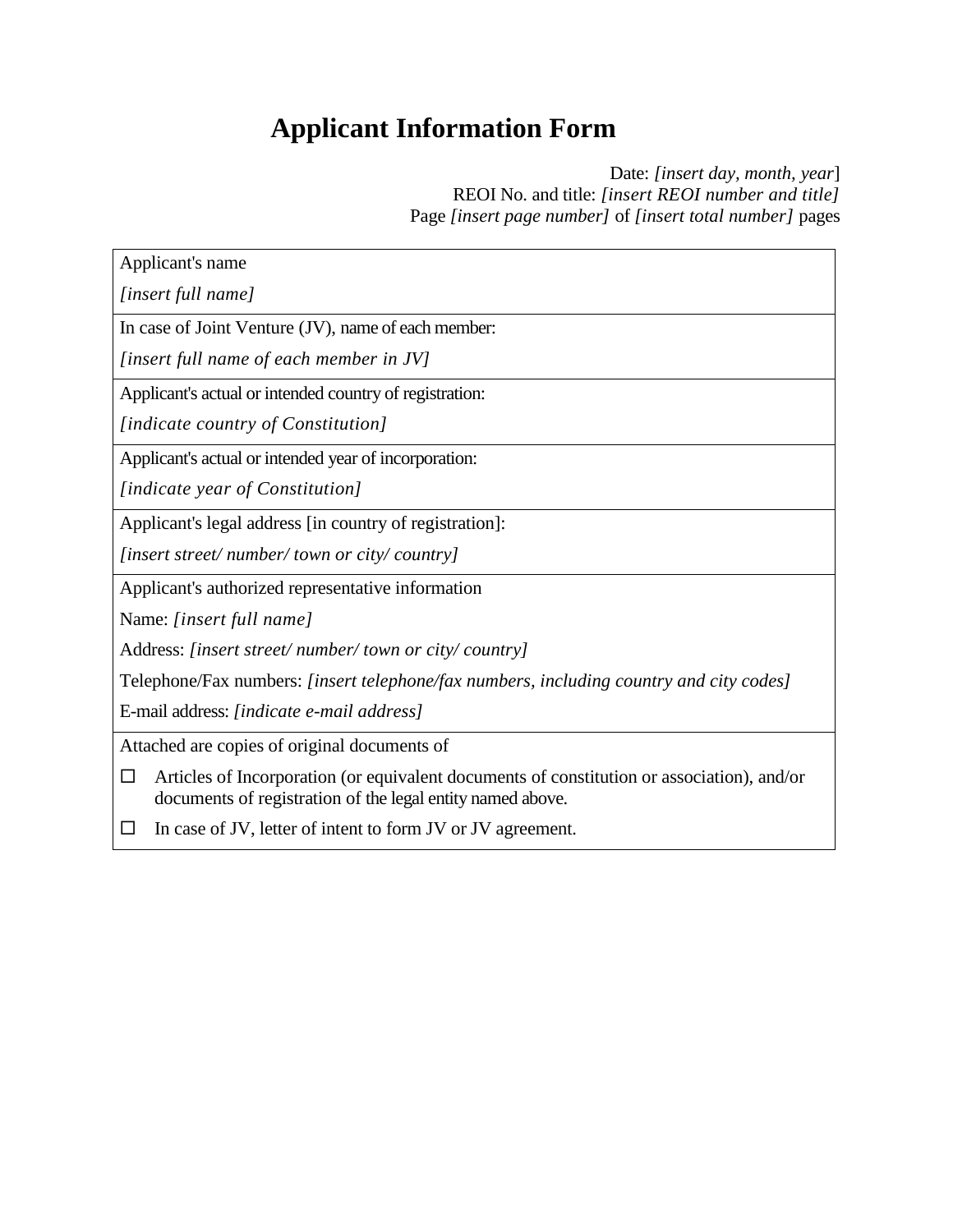## **Applicant's JV Information Form**

*[The following form is additional to Form above, and shall be completed to provide information relating to each JV member (in case the Applicant is a JV)]*

> Date: *[insert day, month, year]* REOI No. and title: *[insert REOI number and title]* Page *[insert page number]* of *[insert total number]* pages

Applicant name: *[insert full name]* Applicant's JV Member's name: *[insert full name of Applicant's JV Member]* Applicant's JV Member's country of registration: *[indicate country of registration]* Applicant JV Member's year of constitution: *[indicate year of constitution]* Applicant JV Member's legal address in country of constitution: *[insert street/ number/ town or city/ country]* Applicant JV Member's authorized representative information Name: *[insert full name]* Address: *[insert street/ number/ town or city/ country]* Telephone/Fax numbers: *[insert telephone/fax numbers, including country and city codes]* E-mail address: *[indicate e-mail address]* Attached are copies of original documents of  $\Box$  Articles of Incorporation (or equivalent documents of constitution or association), and/or registration documents of the legal entity named above.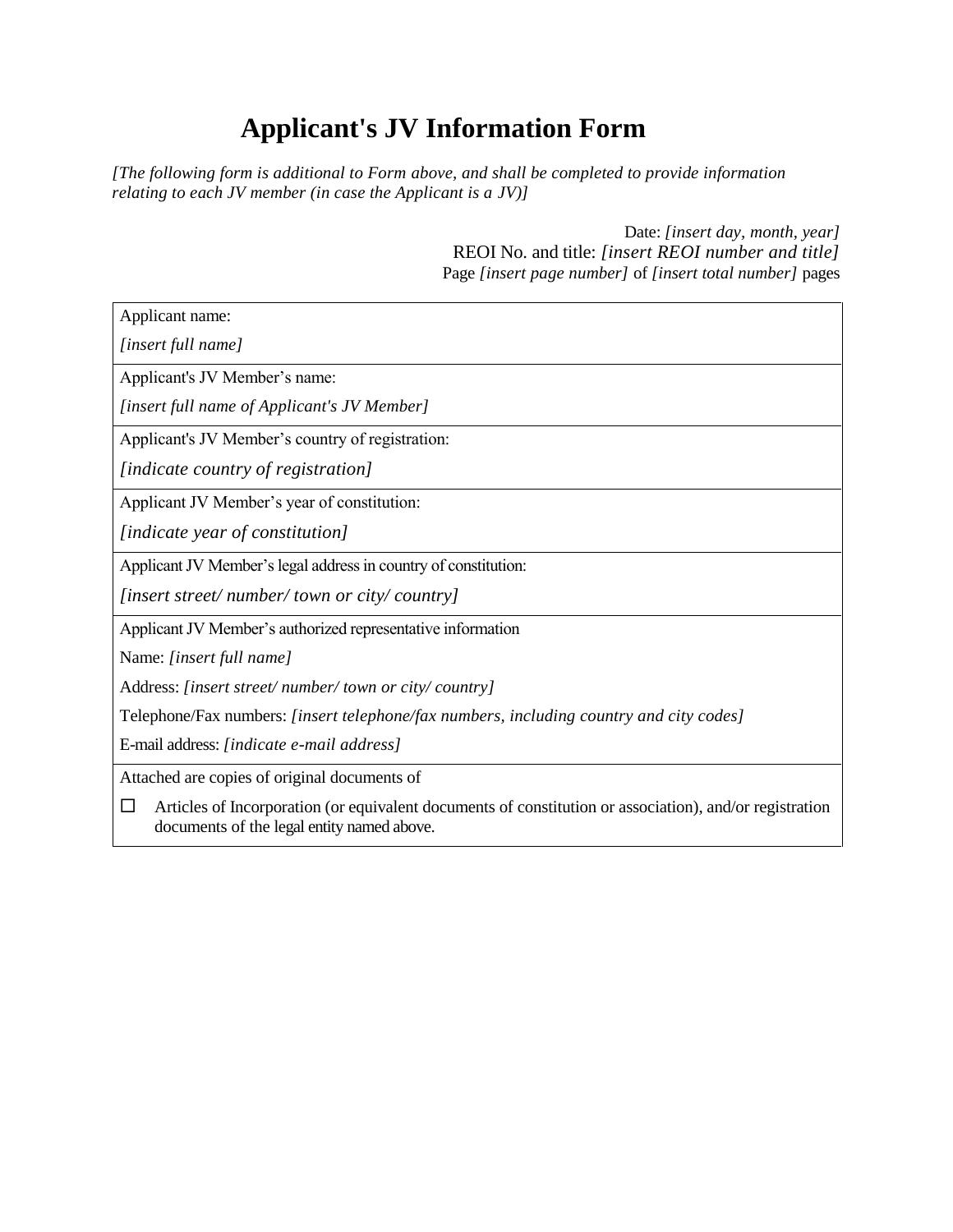## **Specific Experience<sup>1</sup>**

*[The following table shall be filled in for contracts performed by the Applicant and each member of a Joint Venture]*

> Applicant's Name: *[insert full name]* Date: *[insert day, month, year]* Joint Venture Member Name:*[insert full name]* REOI No. and title: *[insert REOI number and title]* Page *[insert page number]* of *[insert total number]* pages

| <b>Similar Contract No.</b><br><i>[insert number]</i> of <i>[insert number</i> ]<br>of similar contracts required]            |                                                            |                                                                          | <b>Information</b>                                                                |                                 |
|-------------------------------------------------------------------------------------------------------------------------------|------------------------------------------------------------|--------------------------------------------------------------------------|-----------------------------------------------------------------------------------|---------------------------------|
| <b>Contract Identification</b>                                                                                                | [insert contract name and number, if applicable]           |                                                                          |                                                                                   |                                 |
| Award date                                                                                                                    | [insert day, month, year, i.e., 15 June, 2015]             |                                                                          |                                                                                   |                                 |
| Completion date                                                                                                               | [insert day, month, year, i.e., 03 October, 2017]          |                                                                          |                                                                                   |                                 |
| Original contractual completion<br>period                                                                                     |                                                            |                                                                          |                                                                                   |                                 |
| If there was any delay in completion,<br>provide the period of delay due to<br>consultants default Cause of delay             | Force<br>Majeure                                           | Contractually<br>justified<br>extension of<br>time                       | Consultants<br>default                                                            | Others                          |
| Period corresponding to cause of<br>delay (months)                                                                            |                                                            |                                                                          |                                                                                   |                                 |
| Role in Contract<br>[check the appropriate box]                                                                               | Prime<br>Consultant                                        | Member in<br>JV<br>П                                                     | Management<br>Consultant                                                          | Sub-consultant                  |
| <b>Total Contract Amount</b>                                                                                                  | <i>finsert total contract amount</i><br>in local currency] |                                                                          | US\$ [insert<br>Exchange rate and total<br>contract amount in US\$<br>equivalent] |                                 |
| If member in a JV or sub-<br>consultant, specify share in value in<br>total Contract amount and roles and<br>responsibilities | <i>finsert a</i><br>percentage<br>amount]                  | <i>linsert</i> total<br>contract amount<br>in local<br><i>currency</i> ] | contract amount in US\$<br>$equivalent$ ]*                                        | [insert exchange rate and total |
|                                                                                                                               | [insert roles and responsibilities]                        |                                                                          |                                                                                   |                                 |

<sup>&</sup>lt;sup>1</sup> One table for each referenced contract.

 $\overline{a}$